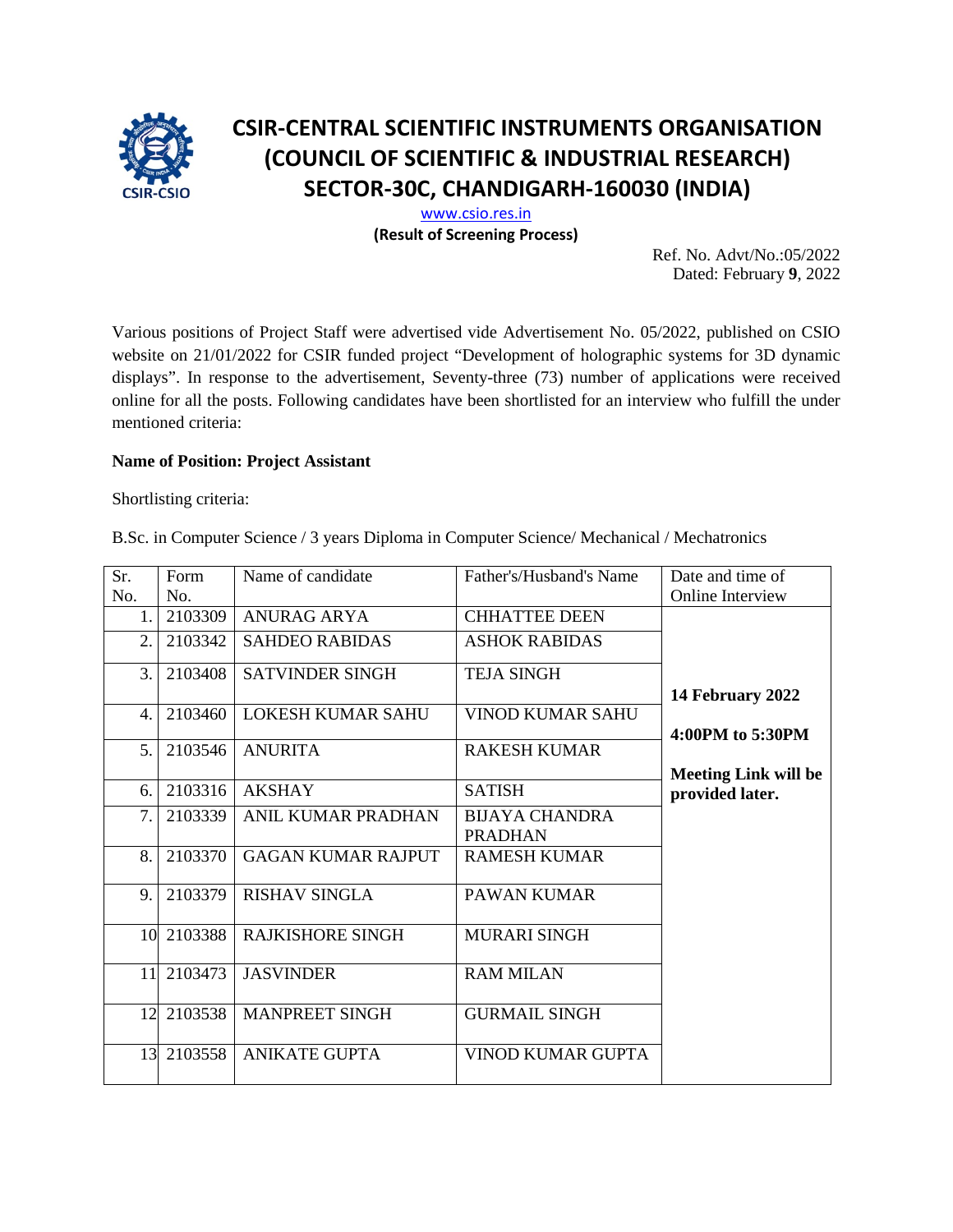## **Name of Position: Project Associate-I**

Shortlisting criteria:

M. Sc. in Physics/Applied Physics/ Engineering Physics / Computational Physics / Photonics/Optoelectronics/other optics and photonics related areas from a recognized university.

#### Or

B.E./ B.Tech in Instrumentation/ Electronics & Instrumentation/Photonics/Optics & opto-electronics from a recognized university

| <b>Sr</b>        | Form    | Name of candidate      | Father's/Husband's Name   | Date and time of         |
|------------------|---------|------------------------|---------------------------|--------------------------|
| N <sub>o</sub>   | No.     |                        |                           | Online Interview         |
| 1.               | 2103314 | <b>MONIKA</b>          | <b>MANDEEP SINGH</b>      |                          |
| 2.               | 2103332 | <b>NAVREEN KAUR</b>    | KAMALPREET SINGH          |                          |
| 3.               | 2103345 | <b>AJAY KUMAR</b>      | <b>OM PRAKASH</b>         |                          |
| 4.               | 2103355 | <b>NARMADA</b>         | <b>VIJAY KUMAR</b>        |                          |
| 5.               | 2103357 | <b>LALIT KUMAR</b>     | <b>KRISHAN GOPAL</b>      |                          |
| $\overline{6}$ . | 2103359 | <b>ARVIND KUMAR</b>    | <b>NARESH CHAND</b>       |                          |
| 7.               | 2103365 | <b>HEENA</b>           | <b>HARIOM</b>             |                          |
| 8.               | 2103382 | <b>DISHI GANGWAR</b>   | <b>SHER SINGH GANGWAR</b> |                          |
| 9.               | 2103393 | NRIPESH KUMAR          | <b>JAGAT SINGH</b>        | 14 February 2022         |
| 10.              | 2103394 | <b>JEPSINRAJ K P</b>   | <b>RAJAN</b>              |                          |
| 11.              | 2103425 | <b>RAHUL SINGLA</b>    | LATE HARBHAJ SINGLA       | 9:30AM to 1:00PM         |
| 12.              | 2103455 | <b>MD KAMRAN AFROZ</b> | <b>MD AFROZ ALAM</b>      |                          |
| 13.              | 2103457 | <b>POONAM</b>          | SATYA PARKASH YADAV       | <b>Meeting Link will</b> |
| 14.              | 2103465 | <b>NITESH KUMAR</b>    | <b>SHYAM SUNDER SINGH</b> | be provided later.       |
| 15.              | 2103468 | <b>BHAL SINGH</b>      | <b>BALBIR SINGH</b>       |                          |
| 16.              | 2103469 | <b>JAI KISHAN</b>      | <b>SHYAM SUNDER</b>       |                          |
| 17.              | 2103484 | <b>VIKAS PARASRAM</b>  | PARASRAM BAWANKULE        |                          |
|                  |         | <b>BAWANKULE</b>       |                           |                          |
| 18.              | 2103486 | <b>VARUN KAMBOJ</b>    | <b>PARMOD KUMAR</b>       |                          |
| 19.              | 2103488 | MOHAMMAD USMAN         | MOHAMMAD HASIM            |                          |
|                  |         | <b>RAJA</b>            | <b>ANSARI</b>             |                          |
| 20.              | 2103489 | <b>HARSHAD VYAS</b>    | <b>SANJAY VYAS</b>        |                          |
| 21.              | 2103503 | NAVNEET SINGH          | <b>BALBIR SINGH</b>       |                          |
|                  |         | <b>GIRAN</b>           |                           |                          |
| 22.              | 2103511 | <b>MAMTA RANI</b>      | <b>RAMMEHAR</b>           |                          |
| 23.              | 2103563 | <b>PRIYA</b>           | <b>JASPAL SINGH</b>       |                          |
| 24.              | 2103564 | <b>AKSHAYA RANJAN</b>  | <b>GYANENDRA MISHRA</b>   |                          |
|                  |         | <b>MISHRA</b>          |                           |                          |
| 25.              | 2103567 | <b>ANKIT KUMAR</b>     | <b>KANTI PRAKASH</b>      |                          |
| 26.              | 2103617 | <b>VIKAS</b>           | <b>RAJESH SAINI</b>       |                          |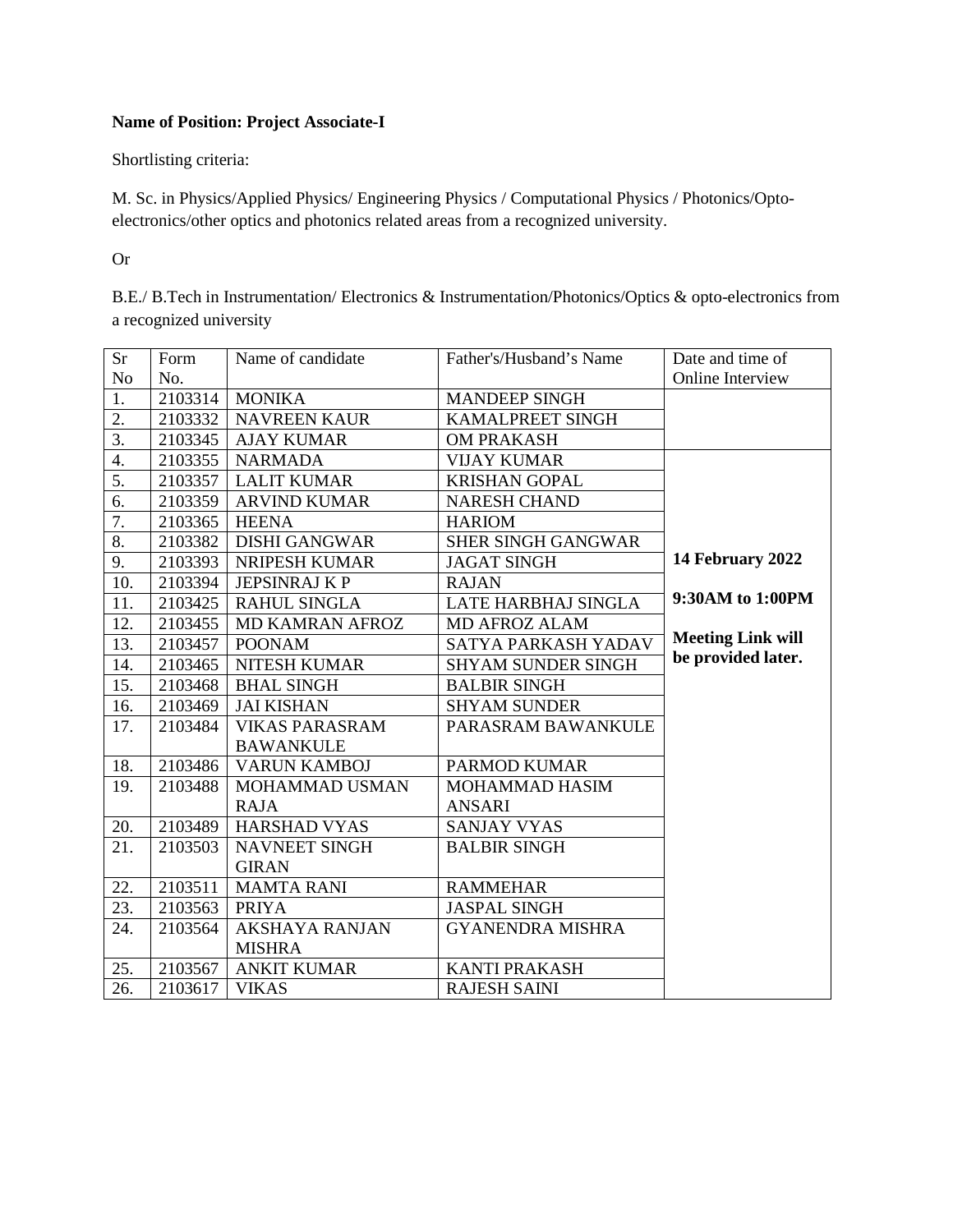#### **Name of Position: Project Associate-II**

Shortlisting criteria:

(a) M. Sc. in Physics/Applied Physics/ Engineering Physics / Computational Physics / Photonics/Opto-electronics/other optics and photonics related areas from a recognized university.

#### Or

B.E./ B.Tech in Instrumentation/ Electronics & Instrumentation/Photonics/Optics & optoelectronics from a recognized university

(b) 2 years' experience in research and development in relevant areas in industrial and academic institutions or science and technology organizations and scientific activities and services

| Sr.<br>No.     | Form<br>No. | Name of candidate      | Father's/Husband's Name | Date and time of<br>Online Interview           |
|----------------|-------------|------------------------|-------------------------|------------------------------------------------|
|                | 2103501     | <b>SUMEDHA</b>         | <b>LAL CHAND YADAV</b>  | 14 February 2022                               |
|                | 2103507     | <b>LINU GEORGE</b>     | <b>FRANGO C JOHNSON</b> | $2:00PM$ to $3:00PM$                           |
| $\overline{3}$ | 2103553     | PARDEEP BHANOT         | <b>HARVINDER SINGH</b>  | <b>Meeting Link will be</b><br>provided later. |
|                | 2103557     | <b>TULIKA KHANIKAR</b> | MR PRANJIV HAZARIKA     |                                                |

#### **Name of Position: Senior Project Associate**

Shortlisting criteria:

- (a) ME/M. Tech degree in Computer/Instrumentation/ Photonics/ Opto-electronics/ Other optics and photonics related areas from a recognized university.
- (b) 2 years' experience in research and development in relevant areas in industrial and academic institutions or science and technology organizations and scientific activities and services.

| Sr.            | Form    | Name of candidate   | Father's/Husband's Name   | Date and time of         |
|----------------|---------|---------------------|---------------------------|--------------------------|
| No.            | No.     |                     |                           | <b>Online Interview</b>  |
|                | 2103321 | <b>DINESH BABU</b>  | <b>T KANAGARAJ</b>        |                          |
|                |         |                     |                           | 14 February 2022         |
| 2.             | 2103354 | <b>MONIKA RANI</b>  | <b>SITA RAM</b>           |                          |
|                |         |                     |                           | 3:00PM to 4:00AM         |
| 3.             | 2103361 | <b>SONALI</b>       | <b>AJOY CHAKRABORTY</b>   |                          |
|                |         | <b>CHAKRABORTY</b>  |                           | <b>Meeting Link will</b> |
| $\overline{4}$ | 2103569 | <b>GOVIND KUMAR</b> | <b>RAM CHANDRA RAJPUT</b> | be provided later.       |
|                |         |                     |                           |                          |